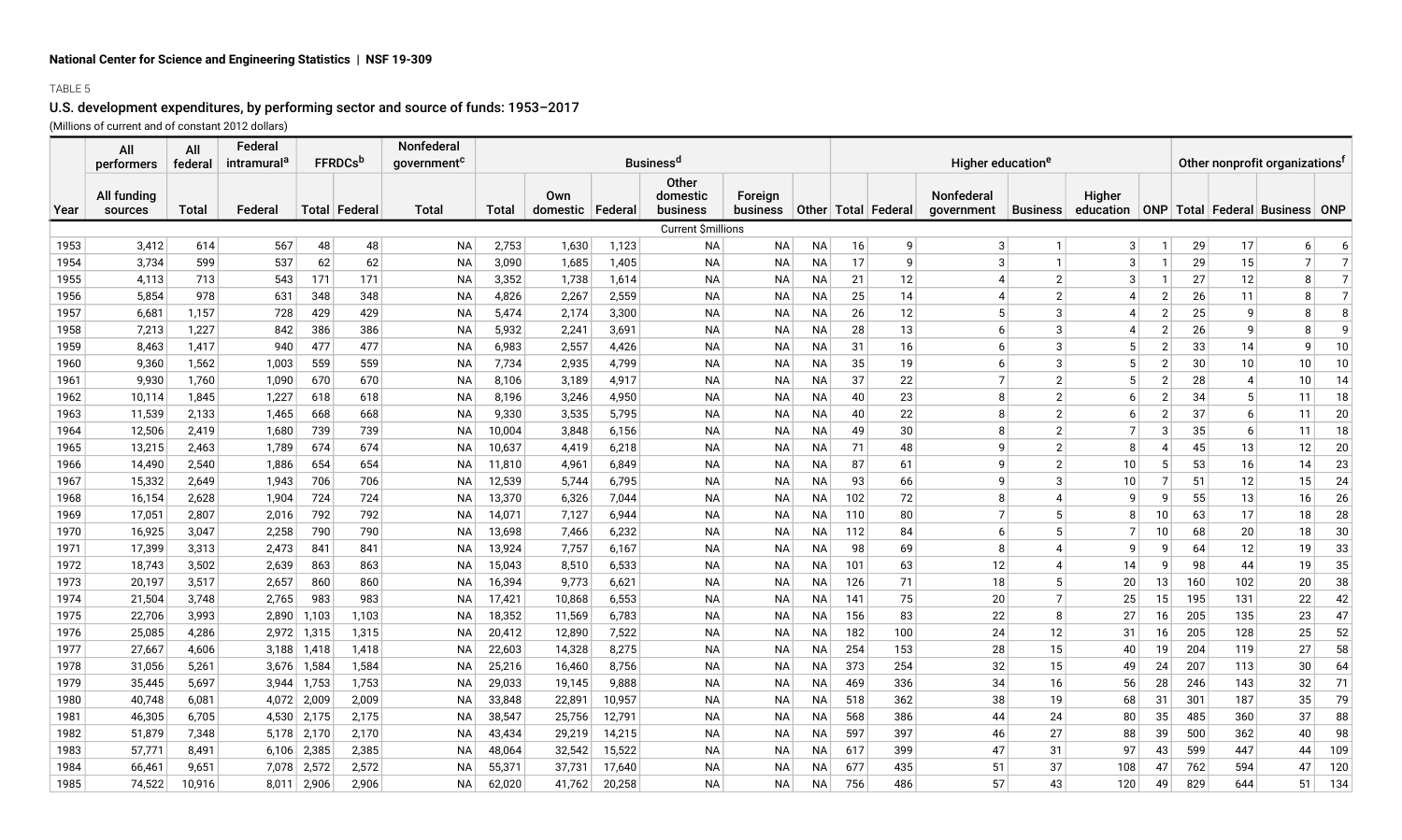### TABLE 5

## U.S. development expenditures, by performing sector and source of funds: 1953–2017

(Millions of current and of constant 2012 dollars)

|                   | All<br>performers      | All<br>federal | Federal<br>intramural <sup>c</sup> | <b>FFRDCs</b> <sup>p</sup> |                      | Nonfederal<br>qovernment <sup>c</sup> |              |                 |         | <b>Business<sup>d</sup></b>    |                            |      |            |                         | Higher education <sup>e</sup> |                 | Other nonprofit organizations <sup>1</sup> |              |           |       |                                        |             |
|-------------------|------------------------|----------------|------------------------------------|----------------------------|----------------------|---------------------------------------|--------------|-----------------|---------|--------------------------------|----------------------------|------|------------|-------------------------|-------------------------------|-----------------|--------------------------------------------|--------------|-----------|-------|----------------------------------------|-------------|
| Year              | All funding<br>sources | Total          | Federal                            |                            | <b>Total Federal</b> | <b>Total</b>                          | <b>Total</b> | Own<br>domestic | Federal | Other<br>domestic<br>business  | <b>Foreian</b><br>business |      |            | Other   Total   Federal | Nonfederal<br>government      | <b>Business</b> | Higher<br>education                        |              |           |       | ONP   Total   Federal   Business   ONP |             |
| 1986              | 75,855                 | 11,376         | 8,275                              | 3,101                      | 3,101                | <b>NA</b>                             | 62,871       | 41,354          | 21,517  | <b>NA</b>                      | <b>NA</b>                  | NA   | 818        | 513                     | 65                            | 50              | 136                                        | 53           | 790       | 587   | 55                                     | 149         |
| 1987              | 79,929                 | 11,496         | 8.176                              | $3,32^{\circ}$             | 3,321                | <b>NA</b>                             | 66,789       | 42,667          | 24,122  | <b>NA</b>                      | <b>NA</b>                  | NA.  | 945        | 599                     | 73                            | 57              | 155                                        | 61           | 698       | 474   | 60                                     | 165         |
| 1988              | 84,567                 | 12,460         | 8,864                              | 3,596                      | 3,596                | <b>NA</b>                             | 70,353       | 46,634          | 23,719  | <b>NA</b>                      | <b>NA</b>                  | NA I | 1,098      | 698                     | 83                            | 66              | 180                                        | 71           | 655       | 407   | 65                                     | 183         |
| 1989              | 87,723                 | 12,991         | 9,355                              | 3,635                      | 3,635                | <b>NA</b>                             | 72,725       | 51,676          | 21,049  | <b>NA</b>                      | <b>NA</b>                  |      | NA 1,227   | 773                     | 91                            | 76              | 205                                        | 81           | 780       | 507   | 70                                     | 203         |
| 1990              | 94,067                 | 13,363         | 9,700                              | 3,663                      | 3,663                | <b>NA</b>                             | 78,376       | 59,410          | 18,966  | <b>NA</b>                      | <b>NA</b>                  |      | NA 1,407   | 910                     | 99                            | 83              | 226                                        | 89           | 920       | 619   | 75                                     | 226         |
| 1991              | 95,105                 | 12,230         | 8,778                              | 3,452                      | 3,452                | <b>NA</b>                             | 80,286       | 63,030          | 17,256  | <b>NA</b>                      | <b>NA</b>                  |      | $NA$ 1,534 | 1,012                   | 103                           | 86              | 239                                        | 94           | 1,054     | 722   | 82                                     | 251         |
| 1992              | 99,811                 | 12,521         | 9,098                              | 3,423                      | 3,423                | NA                                    | 84,569       | 67,388          | 17,181  | <b>NA</b>                      | <b>NA</b>                  |      | NA 1,596   | 1,055                   | 105                           | 91              | 246                                        | 100          | 1,125     | 758   | 88                                     | 279         |
| 1993              | 99,705                 | 12,058         | 9,071                              | 2,986                      | 2,986                | <b>NA</b>                             | 84,757       | 68,674          | 16,083  | <b>NA</b>                      | <b>NA</b>                  |      | NA 1,700   | 1,127                   | 109                           | 97              | 259                                        | 107          | 1,191     | 787   | 95                                     | 309         |
| 1994              | 102,938                | 11,970         | 8,823                              | 3,147                      | 3,147                | <b>NA</b>                             | 87,890       | 71,681          | 16,209  | <b>NA</b>                      | <b>NA</b>                  |      | NA 1,816   | 1,213                   | 114                           | 102             | 276                                        | 112          | 1,261     | 815   | 103                                    | 343         |
| 1995              | 113,079                | 12,689         | 9,262                              | 3,427                      | 3,427                | <b>NA</b>                             | 97,342       | 79,518          | 17,824  | <b>NA</b>                      | <b>NA</b>                  |      | NA 1,812   | 1,180                   | 123                           | 108             | 288                                        | 113          | 1,236     | 744   | 111                                    | 381         |
| 1996              | 121,377                | 12,481         | 9,033                              | 3,448                      | 3,448                | <b>NA</b>                             | 105,863      | 88,797          | 17,066  | <b>NA</b>                      | <b>NA</b>                  | NA   | 1,791      | 1,128                   | 128                           | 115             | 305                                        | 115          | 1,241     | 698   | 120                                    | 423         |
| 1997              | 128,661                | 12,407         | 9,077                              | 3,331                      | 3,331                | <b>NA</b>                             | 113,184      | 95,063          | 18,121  | <b>NA</b>                      | <b>NA</b>                  |      | NA 1,693   | 1,041                   | 120                           | 113             | 306                                        | 112          | 1,378     | 687   | 155                                    | 536         |
| 1998              | 144,669                | 12,528         | 9,214                              | 3,314                      | 3,314                | ΝA                                    | 129,041      | 110,589         | 18,452  | <b>NA</b>                      | NA                         |      | NA 1,584   | 943                     | 113                           | 112             | 306                                        | 110          | 1,516     | 760   | 164                                    | 592         |
| 1999              | 154,315                | 12,600         | 9,265                              | 3,335                      | 3,335                | ΝA                                    | 138,807      | 122,236         | 16,571  | <b>NA</b>                      | NА                         | NA   | 1,362      | 686                     | 117                           | 116             | 325                                        | 118          | 1,546     | 727   | 178                                    | 641         |
| 2000              | 169,414                | 12,859         | 9,377                              | 3,482                      | 3,482                | ΝA                                    | 153,745      | 140,235         | 13,510  | ΝA                             | NА                         |      | NA 1,265   | 545                     | 123                           | 119             | 352                                        | 127          | 1,545     | 580   | 195                                    | 771         |
| 2001              | 167,740                | 14,459         | 11,062                             | 3,397                      | 3,273                | ΝA                                    | 149,952      | 137,410         | 12,542  | <b>NA</b>                      | NА                         |      | NA 1,409   | 646                     | 128                           | 117             | 381                                        | 136          | 1,921     | 874   | 197                                    | 850         |
| 2002              | 176,601                | 15,238         | 11,800                             | 3,438                      | 3,308                | NA.                                   | 157,788      | 144,727         | 13,061  | <b>NA</b>                      | NА                         |      | NA 1,472   | 639                     | 140                           | 116             | 425                                        | 151          | 2,104     | 937   | 191                                    | 976         |
| 2003              | 175,483                | 16,563         | 12,646                             | 3,917                      | 3,785                | NA.                                   | 155,060      | 143,121         | 11,939  | <b>NA</b>                      | NА                         |      | NA 1,799   | 897                     | 155                           | 118             | 467                                        | 162          | 2,060     | 743   | 195                                    | 1,122       |
| 2004              | 177,220                | 17,424         | 12,746                             | 4,677                      | 4,561                | <b>NA</b>                             | 155,034      | 140,615         | 14,419  | <b>NA</b>                      | NА                         |      | NA 2,140   | 1,211                   | 161                           | 120             | 481                                        | 167          | 2,623     | 1,300 | 199                                    | 1,123       |
| 2005              | 195,731                | 18,775         | 13,994                             | 4,781                      | 4,654                | <b>NA</b>                             | 172,208      | 156,696         | 15,512  | <b>NA</b>                      | <b>NA</b>                  |      | NA 2,098   | 1,146                   | 158                           | 122             | 501                                        | 170          | 2,651     | 1,211 |                                        | $212$ 1,228 |
| 2006              | 212,719                | 20,582         | 16,089                             | 4,493                      | 4,358                | 7 <sup>1</sup>                        | 188,112      | 171,392         | 16,720  | <b>NA</b>                      | NА                         |      | NA 1,902   | 927                     | 156                           | 126             | 520                                        | 173          | 2,116     | 603   | 226                                    | 1,287       |
| 2007              | 227,967                | 23,381         | 18,016                             | 5,365                      | 5,254                | 9                                     | 200,429      | 185,569         | 14,860  | <b>NA</b>                      | <b>NA</b>                  | NA   | 1,917      | 894                     | 163                           | 133             | 540                                        | 186          | 2,231     | 568   | 240                                    | 1,423       |
| 2008              | 259,595                | 23,760         | 17,566                             | 6,194                      | 6,094                | 11 <sup>1</sup>                       | 231,447      | 180,724         | 29,488  | 8,882                          | 11,799                     | 553  | 1,965      | 841                     | 179                           | 148             | 589                                        | 209          | 2,411     | 562   | 249                                    | 1,600       |
| 2009              | 256,036                | 23,497         | 17,245                             | 6,252                      | 6,159                | 14                                    | 226,554      | 179,841         | 30,435  | 7,041                          | 8,732                      |      | 505 3,441  | 1,569                   | 288                           | 289             | 915                                        | 381          | 2,531     | 550   | 241                                    | 1,740       |
| 2010              | 251,415                | 25,847         | 18,844                             | 7,004                      | 6,909                | 15 <sup>2</sup>                       | 217,700      | 170,036         | 28,089  | 8,035                          | 10,778                     |      | 762 5,122  | 2,509                   | 408                           | 425             | 1,240                                      | $54^{\circ}$ | 2,730     | 638   | 242                                    | 1,850       |
| 2011              | 270,995                | 28,751         | 21,879                             | 6,872                      | 6,786                | 15 <sup>1</sup>                       | 233,886      | 187,794         | 26,228  | 7,966                          | 11,266                     |      | 632 5,410  | 2,666                   | 402                           | 436             | 1,340                                      | 567          | 2,933     | 790   | 255                                    | 1,887       |
| 2012              | 273,264                | 26,666         | 19,941                             | 6,725                      | 6,631                | 15 <sup>1</sup>                       | 238,202      | 192,828         | 25,840  | 7,578                          | 11,543                     |      | 413 5,677  | 2,687                   | 378                           | 464             | 1,524                                      | 625          | 2,704     | 518   | 261                                    | 1,925       |
| 2013              | 287,144                | 26,436         | 19,767                             | 6,668                      | 6,572                | 14                                    | 252,007      | 207,537         | 22,137  | 8,729                          | 12,946                     |      | 658 5,877  | 2,650                   | 393                           | 502             | 1,670                                      | 663          | 2,811     | 474   | 276                                    | 2,061       |
| 2014              | 301,474                | 27,084         | 20,303                             | 6,78                       | 6,681                | 13                                    | 265,377      | 223,186         | 18,065  | 8,312                          | 15,103                     | 711  | 6,053      | 2,602                   | 402                           | 548             | 1,781                                      | 721          | 2,947     | 471   | 291                                    | 2,185       |
| 2015              | 312,909                | 26,132         | 18,961                             | 7,171                      | 7,062                | 14 <sup>1</sup>                       | 277,557      | 230,629         | 18,850  | 10,295                         | 16,907                     |      | 876 6,191  | 2,559                   | 403                           | 559             | 1,883                                      | 787          | 3,015     | 422   | 301                                    | 2,292       |
| 2016 <sup>g</sup> | 322,109                | 23,409         | 15,808                             | 7,601                      | 7,479                | 18 <sup>1</sup>                       | 289,021      | 241,040         | 16,586  | 9,721                          | 20,820                     |      | 853 6,475  | 2,613                   | 424                           | 567             | 1,997                                      |              | 875 3,187 | 436   | 315                                    | 2,435       |
| 2017 <sup>5</sup> | 339.638                | 23,184         | 15.140                             | 8,044                      | 7,920                |                                       | 22 306,124   | 254,189         | 16,595  | 11,209                         | 23,146                     | 984  | 6,890      | 2,693                   | 444                           | 614             | 2.153                                      | 985          | 3,418     | 528   | 330 <sub>1</sub>                       | 2,560       |
|                   |                        |                |                                    |                            |                      |                                       |              |                 |         | <b>Constant 2012 Smillions</b> |                            |      |            |                         |                               |                 |                                            |              |           |       |                                        |             |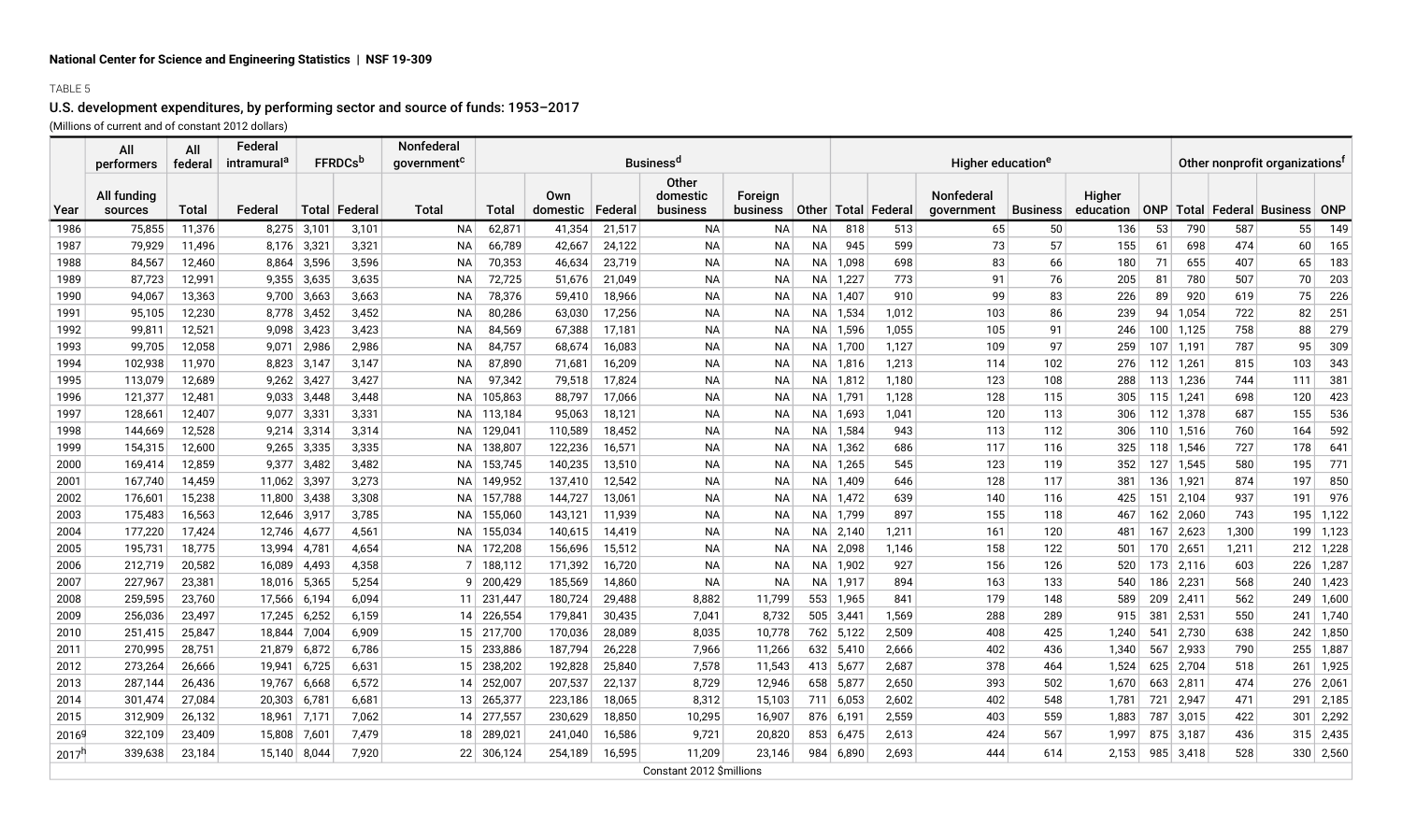### TABLE 5

# U.S. development expenditures, by performing sector and source of funds: 1953–2017

(Millions of current and of constant 2012 dollars)

|      | All                    | All     | Federal                 |                |                            | Nonfederal              | <b>Business<sup>d</sup></b> |                           |        |                               |                     |           |          |                         |                               |                 | Other nonprofit organizations <sup>f</sup> |                 |          |                                |    |     |
|------|------------------------|---------|-------------------------|----------------|----------------------------|-------------------------|-----------------------------|---------------------------|--------|-------------------------------|---------------------|-----------|----------|-------------------------|-------------------------------|-----------------|--------------------------------------------|-----------------|----------|--------------------------------|----|-----|
|      | performers             | federal | intramural <sup>a</sup> |                | <b>FFRDCs</b> <sup>b</sup> | government <sup>c</sup> |                             |                           |        |                               |                     |           |          |                         | Higher education <sup>e</sup> |                 |                                            |                 |          |                                |    |     |
| Year | All funding<br>sources | Total   | Federal                 |                | Total Federal              | <b>Total</b>            | <b>Total</b>                | Own<br>domestic   Federal |        | Other<br>domestic<br>business | Foreign<br>business |           |          | Other   Total   Federal | Nonfederal<br>government      | <b>Business</b> | Higher<br>education                        |                 |          | ONP Total Federal Business ONP |    |     |
| 1953 | 23,628                 | 4,253   | 3,924                   | 329            | 329                        | NA                      | 19,067                      | 11,289                    | 7,778  | <b>NA</b>                     | <b>NA</b>           | NA        | 111      | 59                      | 20                            | 7               | 18                                         | 7               | 197      | 114                            | 42 | 42  |
| 1954 | 25,626                 | 4,108   | 3,685                   | 422            | 422                        | ΝA                      | 21,207                      | 11,564                    | 9,643  | <b>NA</b>                     | NА                  | NА        | 117      | 58                      | 24                            | $\overline{7}$  | 21                                         | 7 <sup>1</sup>  | 196      | 100                            | 48 | 48  |
| 1955 | 27,756                 | 4,811   | 3,661                   | 1,151          | 1,151                      | <b>NA</b>               | 22,621                      | 11,728                    | 10,893 | ΝA                            | NА                  | NА        | 142      | 78                      | 26                            | 10              | 22                                         | 7               | 182      | 81                             | 54 | 47  |
| 1956 | 38,200                 | 6,382   | 4,114                   | 2,267          | 2,267                      | ΝA                      | 31,489                      | 14,793                    | 16,696 | ΝA                            | NА                  | NА        | 163      | 88                      | 29                            | 13              | 23                                         | 10 <sup>1</sup> | 166      | 69                             | 52 | 46  |
| 1957 | 42,204                 | 7,305   | 4,595                   | 2,710          | 2,710                      | <b>NA</b>               | 34,580                      | 13,732                    | 20,847 | <b>NA</b>                     | NА                  | <b>NA</b> | 164      | 76                      | 33                            | 16              | 27                                         | 13              | 155      | 54                             | 51 | 51  |
| 1958 | 44,549                 | 7,578   | 5,197                   | $2,38^{\circ}$ | 2,381                      | ΝA                      | 36,640                      | 13,841                    | 22,799 | ΝA                            | NА                  | <b>NA</b> | 170      | 77                      | 35                            | 19              | 27                                         | 12              | 161      | 56                             | 49 | 56  |
| 1959 | 51,555                 | 8,629   | 5,726                   | 2,903          | 2,903                      | ΝA                      | 42,539                      | 15,577                    | 26,962 | <b>NA</b>                     | NА                  | NА        | 189      | 94                      | 36                            | 18              | 28                                         | 12              | 198      | 82                             | 55 | 61  |
| 1960 | 56,257                 | 9,385   | 6,025                   | 3,360          | 3,360                      | ΝA                      | 46,484                      | 17,640                    | 28,844 | ΝA                            | NА                  | ΝA        | 207      | 114                     | 38                            | 15              | 28                                         | 12              | 180      | 60                             | 60 | 60  |
| 1961 | 59,056                 | 10,464  | 6.479                   | 3,985          | 3,985                      | NA                      | 48,205                      | 18,966                    | 29,240 | NA.                           | <b>NA</b>           | NA.       | 223      | 128                     | 41                            | 12              | 30                                         | 12              | 164      | 21                             | 59 | 83  |
| 1962 | 59,428                 | 10,841  | 7,210                   | 3,631          | 3,631                      | <b>NA</b>               | 48,156                      | 19,073                    | 29,083 | <b>NA</b>                     | <b>NA</b>           | <b>NA</b> | 235      | 132                     | 45                            | 12              | 34                                         | 12              | 197      | 26                             | 65 | 106 |
| 1963 | 67,026                 | 12,389  | 8,509                   | 3,880          | 3,880                      | <b>NA</b>               | 54,192                      | 20,533                    | 33,660 | <b>NA</b>                     | <b>NA</b>           | NА        | 232      | 128                     | 46                            | 12              | 35                                         | 12              | 212      | 32                             | 64 | 116 |
| 1964 | 71,552                 | 13,840  | 9,612                   | 4,228          | 4,228                      | ΝA                      | 57,237                      | 22,016                    | 35,221 | ΝA                            | NА                  | NА        | 277      | 169                     | 45                            | 11              | 37                                         | 14              | 197      | 31                             | 63 | 103 |
| 1965 | 74,252                 | 13,836  | 10,049                  | 3,787          | 3,787                      | ΝA                      | 59,767                      | 24,829                    | 34,937 | ΝA                            | NА                  | ΝA        | 396      | 270                     | 49                            | 11              | 44                                         | 22              | 253      | 73                             | 67 | 112 |
| 1966 | 79,197                 | 13,880  | 10,309                  | 3,572          | 3,572                      | ΝA                      | 64,551                      | 27,116                    | 37,435 | <b>NA</b>                     | <b>NA</b>           | <b>NA</b> | 476      | 333                     | 51                            | 11              | 53                                         | 27              | 290      | 87                             | 77 | 126 |
| 1967 | 81,432                 | 14,067  | 10,320                  | 3,747          | 3,747                      | ΝA                      | 66,600                      | 30,509                    | 36,091 | <b>NA</b>                     | NА                  | <b>NA</b> | 494      | 348                     | 45                            | 13              | 53                                         | 35              | 271      | 64                             | 80 | 127 |
| 1968 | 82,292                 | 13,386  | 9,700                   | 3,686          | 3,686                      | ΝA                      | 68,112                      | 32,227                    | 35,885 | ΝA                            | NА                  | NA        | 517      | 364                     | 39                            | 20              | 47                                         | 46              | 278      | 64                             | 82 | 132 |
| 1969 | 82,809                 | 13,634  | 9,790                   | 3,844          | 3,844                      | ΝA                      | 68,338                      | 34,613                    | 33,724 | ΝA                            | NА                  | NA        | 532      | 386                     | 34                            | 24              | 39                                         | 49              | 306      | 83                             | 87 | 136 |
| 1970 | 78,077                 | 14,058  | 10.416                  | 3,642          | 3,642                      | <b>NA</b>               | 63,191                      | 34,442                    | 28,749 | <b>NA</b>                     | <b>NA</b>           | <b>NA</b> | 517      | 385                     | 30                            | 23              | 32                                         | 46              | 311      | 90                             | 83 | 138 |
| 1971 | 76,386                 | 14,546  | 10,855                  | 3,690          | 3,690                      | <b>NA</b>               | 61,131                      | 34,056                    | 27,075 | <b>NA</b>                     | NА                  | <b>NA</b> | 430      | 303                     | 34                            | 18              | 38                                         | 37              | 279      | 50                             | 83 | 145 |
| 1972 | 78,884                 | 14,738  | 11,108                  | 3,630          | 3,630                      | ΝA                      | 63,311                      | 35,816                    | 27,495 | <b>NA</b>                     | NА                  | NA        | 425      | 263                     | 52                            | 15              | 57                                         | 38              | 410      | 183                            | 80 | 147 |
| 1973 | 80,583                 | 14,033  | 10,602                  | 3,431          | 3,431                      | ΝA                      | 65,410                      | 38,993                    | 26,417 | <b>NA</b>                     | NА                  | NA        | 501      | 281                     | 70                            | 20              | 80                                         | 50              | 638      | 407                            | 80 | 152 |
| 1974 | 78,721                 | 13,720  | 10,123                  | 3,597          | 3,597                      | NA                      | 63,773                      | 39,784                    | 23,989 | NA                            | NA                  | NA        | 514      | 273                     | 73                            | 24              | 90                                         | 55              | 713      | 480                            | 79 | 155 |
| 1975 | 76,069                 | 13,377  | 9.682                   | 3,695          | 3,695                      | <b>NA</b>               | 61,483                      | 38,759                    | 22,725 | <b>NA</b>                     | <b>NA</b>           | <b>NA</b> | 523      | 276                     | 74                            | 27              | 92                                         | 54              | 686      | 451                            | 78 | 157 |
| 1976 | 79,658                 | 13,611  | 9,437                   | 4,174          | 4,174                      | <b>NA</b>               | 64,819                      | 40,932                    | 23,886 | <b>NA</b>                     | <b>NA</b>           | <b>NA</b> | 578      | 316                     | 76                            | 37              | 99                                         | 51              | 651      | 405                            | 80 | 165 |
| 1977 | 82,719                 | 13,771  | 9,531                   | 4,240          | 4,240                      | <b>NA</b>               | 67,578                      | 42,837                    | 24,740 | <b>NA</b>                     | NА                  | ΝA        | 759      | 457                     | 83                            | 43              | 120                                        | 55              | 610      | 356                            | 82 | 173 |
| 1978 | 86,747                 | 14,694  | 10,269                  | 4,426          | 4,426                      | NA                      | 70,435                      | 45,977                    | 24,458 | ΝA                            | NА                  | NA        | 1,041    | 709                     | 89                            | 41              | 137                                        | 66              | 577      | 315                            | 83 | 179 |
| 1979 | 91,425                 | 14,693  | 10,172                  | 4,52           | 4,521                      | NA                      | 74,885                      | 49,38                     | 25,504 | <b>NA</b>                     | <b>NA</b>           | NA I      | 1,211    | 868                     | 88                            | 40              | 144                                        | 71              | 635      | 369                            | 83 | 184 |
| 1980 | 96,393                 | 14,386  | 9,634                   | 4,752          | 4,752                      | <b>NA</b>               | 80,070                      | 54,151                    | 25,920 | <b>NA</b>                     | <b>NA</b>           | NA I      | 1,225    | 856                     | 90                            | 46              | 160                                        | 73              | 711      | 442                            | 82 | 187 |
| 1981 | 100,071                | 14,491  | 9,791                   | 4,701          | 4,701                      | ΝA                      | 83,305                      | 55,662                    | 27,643 | <b>NA</b>                     | <b>NA</b>           | NA        | 1,227    | 834                     | 95                            | 51              | 172                                        | 75              | 1,048    | 777                            | 81 | 190 |
| 1982 | 105,592                | 14,956  | 10,539                  | 4,417          | 4,417                      | ΝA                      | 88,403                      | 59,471                    | 28,932 | ΝA                            | NА                  | NA        | 1,215    | 809                     | 93                            | 54              | 180                                        | 79              | 1,018    | 737                            | 82 | 199 |
| 1983 | 113,153                | 16,630  | 11,959                  | 4,67'          | 4,671                      | ΝA                      | 94,140                      | 63,738                    | 30,402 | ΝA                            | NА                  |           | NA 1,209 | 782                     | 92                            | 61              | 191                                        |                 | 83 1,174 | 876                            | 86 | 213 |
| 1984 | 125,640                | 18,244  | 13,381                  | 4,863          | 4,863                      | <b>NA</b>               | 104,675                     | 71,328                    | 33,347 | <b>NA</b>                     | <b>NA</b>           | NA I      | 1,281    | 822                     | 97                            | 70              | 204                                        |                 | 88 1,441 | 1,124                          | 89 | 228 |
| 1985 | 136,559                | 20,004  | 14,679                  | 5,325          | 5,325                      | <b>NA</b>               | 113,650                     | 76,528                    | 37,122 | <b>NA</b>                     | <b>NA</b>           | NA        | 1,386    | 891                     | 105                           | 80              | 220                                        | 90 <sub>1</sub> | 1,519    | 1,180                          | 94 | 245 |
| 1986 | 136,260                | 20,435  | 14,864                  | 5,571          | 5,571                      | NA                      | 112,936                     | 74,285                    | 38,651 | <b>NA</b>                     | <b>NA</b>           | NA.       | 1,469    | 922                     | 117                           | 90              | 245                                        |                 | 95 1,420 | 1,054                          | 99 | 267 |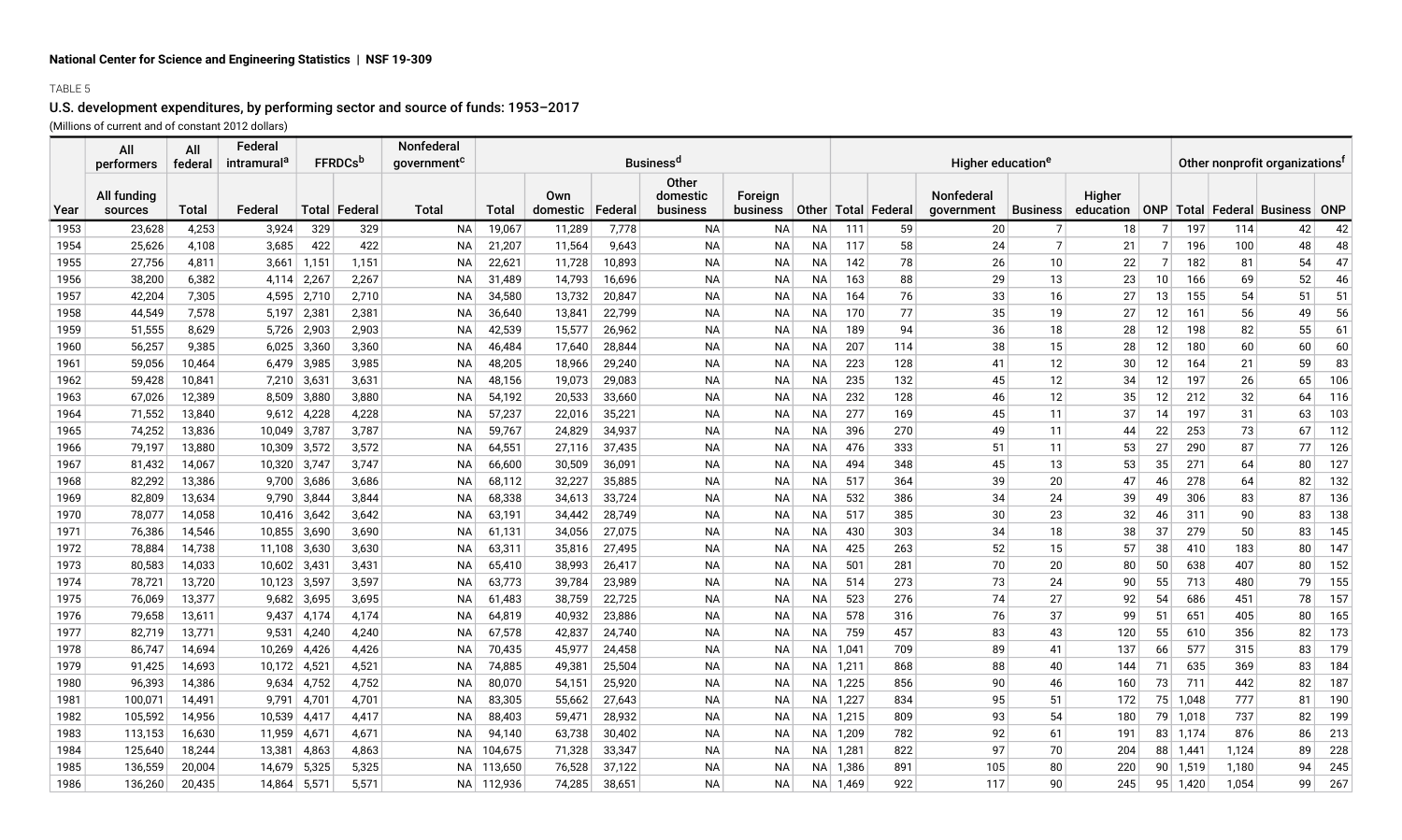#### TABLE 5

## U.S. development expenditures, by performing sector and source of funds: 1953–2017

(Millions of current and of constant 2012 dollars)

|                   | All<br>performers      | All<br>federal   | Federal<br>intramural <sup>a</sup> |                | <b>FFRDCs</b> <sup>b</sup> | Nonfederal<br>government <sup>c</sup> |                    |                    |                  | <b>Business<sup>d</sup></b>          |                     |              |                |                         | Higher education <sup>e</sup> | Other nonprofit organizations <sup>f</sup> |                     |            |                |              |                                        |             |
|-------------------|------------------------|------------------|------------------------------------|----------------|----------------------------|---------------------------------------|--------------------|--------------------|------------------|--------------------------------------|---------------------|--------------|----------------|-------------------------|-------------------------------|--------------------------------------------|---------------------|------------|----------------|--------------|----------------------------------------|-------------|
| Year              | All funding<br>sources | <b>Total</b>     | Federal                            | <b>Total</b>   | Federal                    | <b>Total</b>                          | Total              | Own<br>domestic    | Federal          | <b>Other</b><br>domestic<br>business | Foreign<br>business |              |                | Other   Total   Federal | Nonfederal<br>government      | <b>Business</b>                            | Higher<br>education |            |                |              | ONP   Total   Federal   Business   ONP |             |
| 1987              | 140.112                | 20,153           | 14,331                             | 5,821          | 5,821                      |                                       | NA 117,079         | 74,794             | 42,285           | <b>NA</b>                            | <b>NA</b>           |              | NA 1,656       | 1,049                   | 128                           | 100                                        | 272                 |            | $106$ 1,224    | 830          | 105                                    | 289         |
| 1988              | 143,192                | 21,098           | 15,009                             | 6,089          | 6,089                      | NA                                    | 119,125            | 78,963             | 40,162           | <b>NA</b>                            | NА                  |              | NA 1,859       | 1,182                   | 140                           | 112                                        | 304                 | 121        | 1,109          | 690          | 109                                    | 310         |
| 1989              | 142,931                | 21,166           | 15,243                             | 5,923          | 5,923                      | ΝA                                    | 118,494            | 84,198             | 34,296           | <b>NA</b>                            | <b>NA</b>           |              | NA 1,999       | 1,260                   | 149                           | 124                                        | 334                 | 132        | 1,271          | 826          | 114                                    | 332         |
| 1990              | 147,740                | 20,988           | 15,235                             | 5,753          | 5,753                      | NА                                    | 123,095            | 93,308             | 29,788           | <b>NA</b>                            | NА                  | NA           | 2,210          | 1,429                   | 156                           | 130                                        | 355                 | 139        | 1,446          | 972          | 118                                    | 355         |
| 1991              | 144,483                | 18,580           | 13,335                             | 5,245          | 5,245                      | NA I                                  | 121,971            | 95,755             | 26,215           | <b>NA</b>                            | <b>NA</b>           | NA           | 2,330          | 1,537                   | 156                           | 131                                        | 364                 | 143        | 1,602          | 1,097        | 124                                    | 381         |
| 1992              | 148,253                | 18,598           | 13,513                             | 5,084          | 5,084                      | NA I                                  | 125,614            | 100,094            | 25,520           | <b>NA</b>                            | <b>NA</b>           |              | NA 2,371       | 1,567                   | 156                           | 135                                        | 365                 | 148        | 1,671          | 1,126        | 131                                    | 414         |
| 1993              | 144,668                | 17,495           | 13,162                             | 4,333          | 4,333                      | NA.                                   | 122,978            | 99,643             | 23,336           | <b>NA</b>                            | <b>NA</b>           |              | $NA$ 2,466     | 1,636                   | 158                           | 141                                        | 376                 | 155        | 1,728          | 1,141        | 138                                    | 449         |
| 1994              | 146,236                | 17,005           | 12,535                             | 4,47'          | 4,471                      | NA I                                  | 124,859            | 101,832            | 23,027           | <b>NA</b>                            | <b>NA</b>           |              | NA 2,580       | 1,724                   | 161                           | 145                                        | 392                 | 159        | 1,792          | 1,158        | 146                                    | 488         |
| 1995              | 157,344                | 17,656           | 12,888                             | 4,769          | 4,769                      | NA.                                   | 135,447            | 110,646            | 24,801           | ΝA                                   | NA                  |              | NA 2,521       | 1,641                   | 171                           | 151                                        | 401                 | 158        | 1,720          | 1,035        | 155                                    | 531         |
| 1996              | 165,854                | 17,055           | 12,343                             | 4,712          | 4,712                      | ΝA                                    | 144,655            | 121,336            | 23,320           | <b>NA</b>                            | <b>NA</b>           |              | NA 2,448       | 1,542                   | 175                           | 157                                        | 417                 | 157        | 1,696          | 953          | 164                                    | 579         |
| 1997              | 172,825                | 16,666           | 12.192                             | 4,474          | 4,474<br>4,402             | NA.                                   | 152,035            | 127,694            | 24,341           | <b>NA</b>                            | <b>NA</b>           | NA I         | 2,274          | 1.399<br>1,253          | 162<br>150                    | 152<br>148                                 | 411                 | 150        | 1,851          | 922          | 208<br>218                             | 721<br>786  |
| 1998<br>1999      | 192,167<br>202,061     | 16,642<br>16,498 | 12,239<br>12,132                   | 4,402<br>4,367 | 4,367                      | NA<br>NA I                            | 171,408<br>181,755 | 146,898<br>160,057 | 24,510<br>21,698 | <b>NA</b><br><b>NA</b>               | NА<br><b>NA</b>     | NA  <br>NA I | 2,104<br>1.784 | 899                     | 153                           | 152                                        | 406                 | 146<br>154 | 2,014<br>2,024 | 1,010<br>952 | 233                                    | 839         |
| 2000              | 216,983                | 16,469           | 12,009                             | 4,460          | 4,460                      | <b>NA</b>                             | 196,914            | 179,611            | 17,303           | ΝA                                   | <b>NA</b>           | NA           | 1,620          | 698                     | 157                           | 152                                        | 425<br>451          | 162        | 1,979          | 742          | 250                                    | 987         |
| 2001              | 210,228                | 18,121           | 13,864                             | 4,257          | 4,102                      | NA.                                   | 187,934            | 172,215            | 15,719           | <b>NA</b>                            | <b>NA</b>           | NA I         | 1,765          | 810                     | 161                           | 147                                        | 477                 | 171        | 2,407          | 1,095        | 247                                    | 1,065       |
| 2002              | 217,887                | 18,800           | 14,558                             | 4,242          | 4,081                      | NА                                    | 194,676            | 178,56             | 16,114           | ΝA                                   | NA                  | NA           | 1,816          | 789                     | 172                           | 144                                        | 525                 | 187        | 2,595          | 1,155        | 236                                    | 1,204       |
| 2003              | 212,559                | 20,062           | 15,318                             | 4,744          | 4,585                      | <b>NA</b>                             | 187,821            | 173,360            | 14,461           | <b>NA</b>                            | <b>NA</b>           | NA           | 2,180          | 1,087                   | 188                           | 143                                        | 566                 | 196        | 2,496          | 900          | 236                                    | 1,359       |
| 2004              | 209,036                | 20,552           | 15,035                             | 5,517          | 5,380                      | NA I                                  | 182,867            | 165,859            | 17,008           | <b>NA</b>                            | <b>NA</b>           | NA I         | 2,524          | 1.429                   | 190                           | 141                                        | 567                 | 196        | 3,094          | 1,534        | 235                                    | 1,325       |
| 2005              | 223,896                | 21,477           | 16,008                             | 5,469          | 5,323                      | NA.                                   | 196,988            | 179,244            | 17,744           | <b>NA</b>                            | <b>NA</b>           | NA           | 2,399          | 1,311                   | 181                           | 140                                        | 573                 | 194        | 3,032          | 1,385        | 242                                    | 1,405       |
| 2006              | 236,181                | 22,852           | 17,864                             | 4,988          | 4,838                      | 8                                     | 208,860            | 190,296            | 18,564           | <b>NA</b>                            | <b>NA</b>           |              | NA 2,112       | 1,029                   | 174                           | 140                                        | 577                 | 192        | 2,349          | 669          | 251                                    | 1,429       |
| 2007              | 246,488                | 25,281           | 19,480                             | $5,80^{\circ}$ | 5,681                      | 9                                     | 216,712            | 200,645            | 16,067           | ΝA                                   | <b>NA</b>           |              | $NA$ 2,073     | 967                     | 177                           | 144                                        | 584                 | 201        | 2,412          | 614          | 260                                    | 1,539       |
| 2008              | 275,332                | 25,201           | 18,631                             | 6,570          | 6,464                      | 12                                    | 245,477            | 191,680            | 31,276           | 9,421                                | 12,515              | 587          | 2,085          | 892                     | 190                           | 157                                        | 624                 | 221        | 2,557          | 596          | 264                                    | 1,697       |
| 2009              | 269,502                | 24,733           | 18,152                             | 6,58           | 6,483                      | 14 <sup>1</sup>                       | 238,469            | 189,299            | 32,036           | 7,411                                | 9.192               | 531          | 3,622          | 1,651                   | 303                           | 304                                        | 963                 | 401        | 2,664          | 579          | 253                                    | 1,832       |
| 2010              | 261,589                | 26,893           | 19,606                             | 7,28           | 7,188                      | 16                                    | 226,510            | 176,917            | 29,226           | 8,360                                | 11,214              | 793          | 5,329          | 2,610                   | 425                           | 442                                        | 1,290               | 563        | 2,841          | 663          | 252                                    | 1,925       |
| 2011              | 276,193                | 29,302           | 22,299                             | 7,004          | 6,916                      | 16 <sup>1</sup>                       | 238,372            | 191,396            | 26,731           | 8,119                                | 11,482              | 644          | 5,514          | 2,717                   | 410                           | 444                                        | 1,366               | 578        | 2,989          | 806          | 260                                    | 1,924       |
| 2012              | 273,264                | 26,666           | 19,941                             | 6,725          | 6,631                      | 15 <sup>1</sup>                       | 238,202            | 192,828            | 25,840           | 7,578                                | 11,543              | 413          | 5,677          | 2,687                   | 378                           | 464                                        | 1,524               | 625        | 2,704          | 518          | 261                                    | 1,925       |
| 2013              | 282,191                | 25,980           | 19,426                             | 6,553          | 6,459                      | 14                                    | 247,660            | 203,957            | 21,755           | 8,579                                | 12,723              | 647          | 5,775          | 2,604                   | 386                           | 493                                        | 1,641               | 651        | 2,762          | 466          | 272                                    | 2,025       |
| 2014              | 290,774                | 26,123           | 19,582                             | 6,541          | 6,444                      | 13                                    | 255,958            | 215,265            | 17,424           | 8,017                                | 14,566              |              | 686 5,838      | 2,509                   | 388                           | 529                                        | 1,718               | 695        | 2,842          | 455          | 280                                    | 2,107       |
| 2015              | 298,609                | 24,938           | 18,095                             | 6,844          | 6,739                      | 13 <sup>1</sup>                       | 264,873            | 220,090            | 17,989           | 9,824                                | 16,135              |              | 836 5,908      | 2,442                   | 385                           | 533                                        | 1,797               | 751        | 2,877          | 403          | 287                                    | 2,187       |
| 2016 <sup>g</sup> | 304.064                | 22,098           | 14.923                             | 7,175          | 7,060                      | 17 <sup>1</sup>                       | 272,830            | 227,537            | 15,657           | 9.177                                | 19,654              |              | 806 6.112      | 2.467                   | 400                           | 535                                        | 1.885               | 826        | 3.008          | 412          | 298                                    | 2,299       |
| 2017 <sup>5</sup> | 314,631                | 21,477           | 14,026                             | 7,452          | 7,337                      | 21                                    | 283,584            | 235,474            | 15,373           | 10,384                               | 21,442              | 912          | 6,382          | 2.495                   | 411                           | 569                                        | 1,995               | 913        | 3,166          | 489          |                                        | $306$ 2,372 |